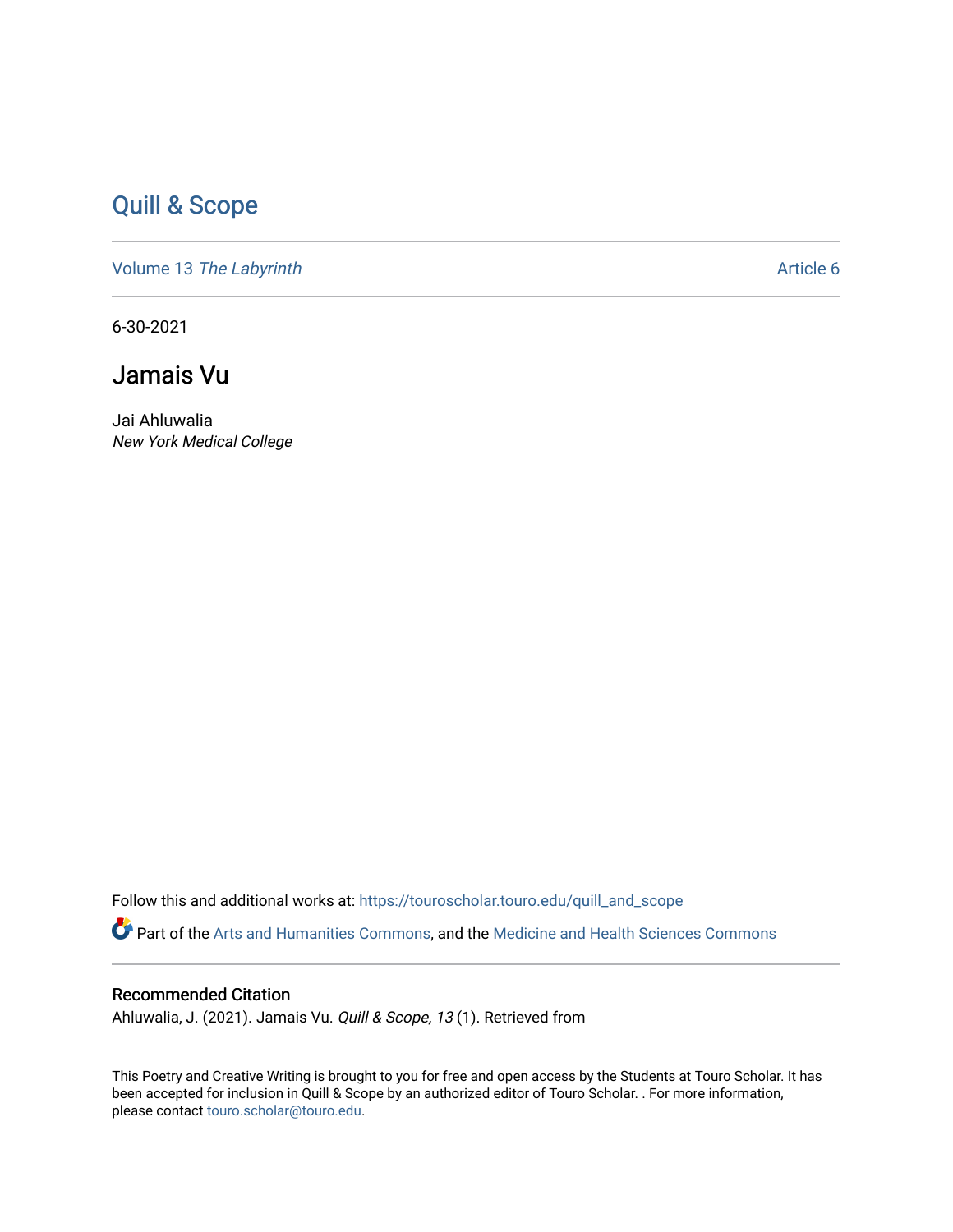

Boredom and paranoia filled my lungs as I took a deep breath in the kitchen of my childhood home. I had been left to take care of the place for the past week while my parents visited relatives off the coast of Maine, and I felt eyes on me. I always felt eyes on me when I was here. A cold beer sat in front of me begging to be opened, asking to occupy the seemingly unnecessary and pointless time that had occupied my life as of late. Might as well go for a walk with it. You could get away with that around here, nobody you ran into around here would care. Letting the paranoia win once again, I peered over my left shoulder into the pine tree forest surrounding my house before shaking it off and walking out the door.

From behind me a machine roared. Turning quickly to assess the danger, I moved a little too slow. A single man in the driver seat of a car pulled up next to me, some sort of a revolver pointing out his window. We shared a stare at one another. He fired. I was hit. Fire emerged from my right shoulder and I could feel the blood poor slowly from my fresh wound. The man drove off, the shooter smiling carefully at me as I plugged my wound with the loose t-shirt.

Looking to get away from any other sort of trouble, I turned right and headed up a road I had never seen before. Just to take a rest. I felt the staccato beat of my heart radiating up my chest and out through my wound. I found a thick tree to prop myself up against, and peacefully lost my consciousness.

The sun beat down heavily on my bare back as I wandered my day down the seemingly endless country road before me. Never before had I taken this route in the 17 years I lived at home, but here I was, a sweaty T-shirt in one hand, a bottle in the other. Even though I had left the forest and now found myself staring down the vast expanse of farmland, I still felt as if I was being watched. But it was daytime and I was semi-lost, wandering without a purpose. I was convinced I was going crazy.

In a feeble attempt to shake off the boy's strange advice, PHOTO BY ROSEMARY TREWIN **I** took another deep breath, taking a second to appreciate Once again, remembering the child's advice, I gave

I woke up to the gentle breath of winter blowing against my weak body. How long had I been out? I pulled the t-shirt off my shoulder. The bleeding had slowed down, but didn't appear to be stopping any time soon. Why was it snowing all of the sudden? Using the stiff tree as my staff, I pulled myself up to find myself surrounded by redwood trees in all directions but one - a massive hill that I could have barely managed, perhaps in perfect health. But it didn't look as if I had a choice, for the path upon which I had once traveled had closed up behind me. My decision had been made for me.

Trying not to think too hard about the fever dream I was certainly suffering through, I took a deep breath and took the first step of what would certainly be a long journey. As I trekked my way up the steep hill, my feet grew painfully numb. The snow beneath me had infiltrated the top of my shoes, for it was at least 6 inches deep now. With only a few dozen feet standing between me and the top of the hill I felt my jacket being tugged on by a young boy, no older than 10. Our eyes locked for roughly 7 seconds before he spoke.

"At the top of the hill rests a man twice your age. Ignore your first instinct at all times when he speaks, for you will betray yourself if you don't."

Dumbstruck, I stood staring at the boy, even after he had turned around and ran into the woods to my right.

what surrounded me. Redwoods and snow- two elements that rarely met. I wished they had met more though, after appreciating what a beautiful couple they made. Even in the middle of a crisis, it was almost as if together they released an aphrodisiac that snuck its way up my nostrils and straight to my brain. I was centered again.

I reached the top of the hill and found myself surrounded by trees on all sides except the path I had just traveled, now behind me. Each direction had its own cleared off path surrounded by the redwoods, but only one had footsteps. If I were to take the boy seriously, I still needed to find the man even if I wasn't to trust him. I just needed to ignore my instincts the second he started speaking.

I continued formulating my plan as I moved along the snow-free path. The intense density of redwood trees must have been protecting the ground from snow. Besides trees, I was surrounded by silence. There were no cars, no broken lights, no angry arguments, not even the sound of a plane above my head. In my temporary lapse in focus, I saw a set of beady eyes staring at me through the trees. With nothing to defend myself with but the empty bottle of beer, I stood ridiculously, hand gripped tightly around the bottle for the second time that day. The grip loosened as I processed what was staring at me. The beady eyes belonged to the head of a fully grown buck. They didn't blink because the rest of its body was missing. All that was left was the head.

In a state of hemorrhagic shock and redwood-aphrodisiac induced fear, I sprinted down the path, following the new smoky smell being emitted from a few hundred feet away. Panting, I came to rest at a campfire already burning, taking a seat on a petrified tree stump just behind it. Recovering from the horrifying sight I had just seen, I felt a hand rest upon my shoulder. Just as the child had predicted, I was looking at a man roughly twice my age. He was looking back at me.

"I'm not to trust you" I said, frankly.

"You don't even know me though. Do you?" He responded, genuinely.

"I feel like I don't know anyone here. Not that there are many people to know." I took a second to pause. "Was this all here when I was a kid?"

"That's a bit of a tricky question, and I don't think I have time to explain to you why." He responded with a slight sense of urgency.

The man took a look at his watch.

"Why the rush?" I asked, reaching my numb hands toward the fire.

"Spring is coming soon, and unfortunately you must continue running for your life."

The sky had begun changing from the cloudy grey infinity of winter to the hopeful blue skies of spring. The wind that had penetrated the membranes of my skin with blistering snow was transforming into a cool breeze just strong enough to blow out a candle. Without the numbness of the snow, my bulletwound began to sing once more. I needed to keep moving.

But I didnt, remembering at the last minute the boy's advice.

"Good idea my friend. Give it some time to rest. You don't have to leave right away. That deer you saw earlier won't be coming back to life anytime soon, after all" He smiled.